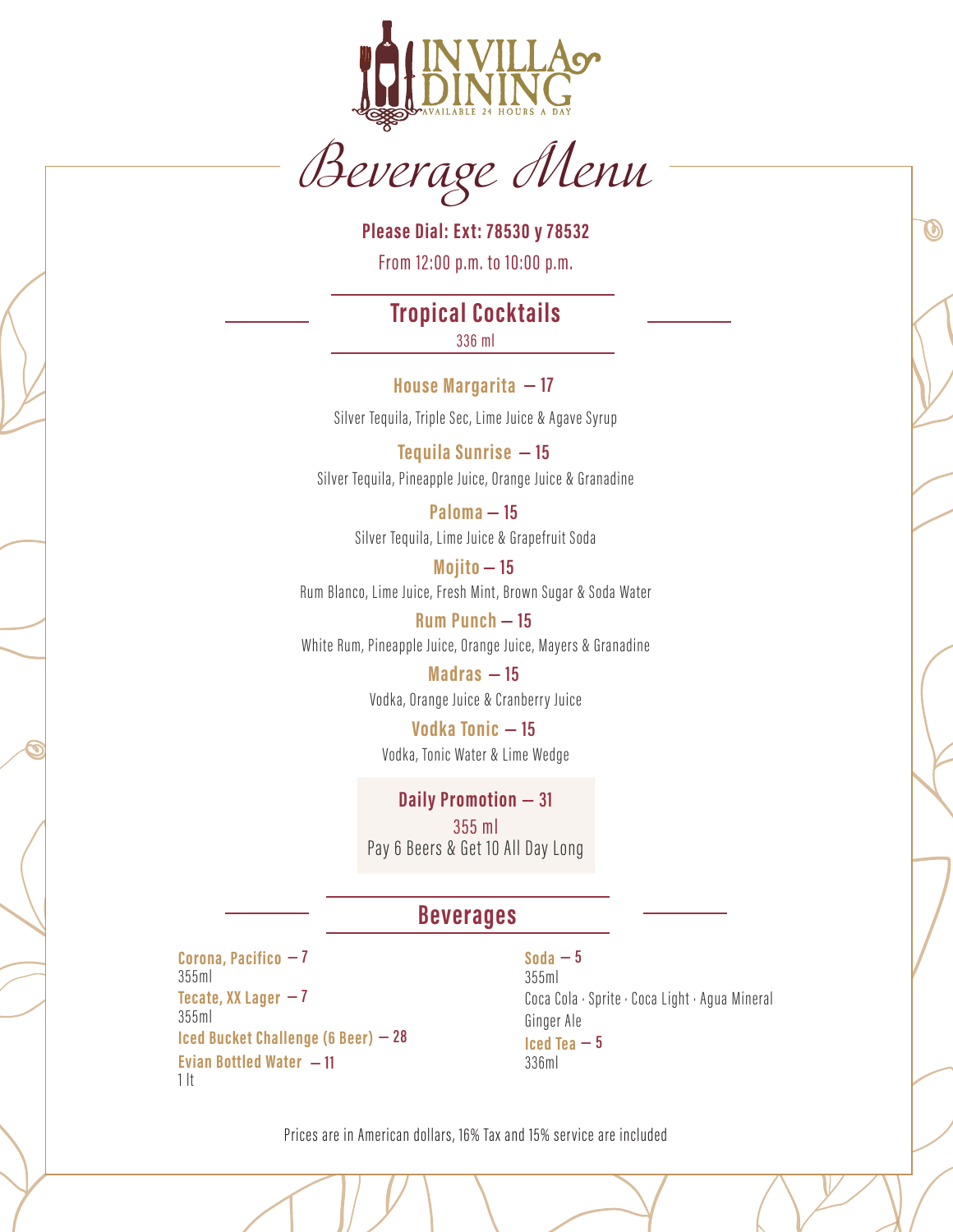

Breakfast

**Please Dial: Ext: 78530 y 78532** From 7:00 a.m. to 12:00 p.m.

 $\bm{\varnothing}$ 

| <b>Mimosa</b>                                                          | 13       | <b>Waffles</b>                                                                                                   | 15       |
|------------------------------------------------------------------------|----------|------------------------------------------------------------------------------------------------------------------|----------|
| Champagne & fresh orange juice                                         |          | With assorted fruit & whipped cream                                                                              |          |
| <b>Green Juice</b><br>Celery, spinach, orange juice & cactus<br>paddle | 7        | <b>Oatmeal</b><br>Assorted fruit, raisins & cinnamon                                                             | 10       |
| <b>Fresh Juices</b><br>Orange - papaya - carrot - tomato               | 7        | <b>Continental Breakfast</b><br>Coffee, Fresh Juice & Homemade Sweet Rolls                                       | 18       |
| <b>Family Style Orange Juice (For Four)</b>                            | 18       | <b>American Breakfast</b>                                                                                        | 21       |
| <b>Coffee Package (For Two)</b><br>Coffee pot & sweet roll basket      | $12 \,$  | Fruit or Juice, Coffee, Homemade Sweet<br>Rolls & Eggs Any Style                                                 |          |
| <b>Coffee Pot</b><br>Small (For Two)<br>Large (For Five)               | 12<br>16 | <b>Green or Red Chilaquiles</b><br>With sour cream, mozzarella cheese,<br>avocado, red onion, green or red sauce | 21       |
| Latte Coffee, Capuccino<br><b>Hot Tea Selection</b>                    | 8<br>6   | Chicken 180 grs<br>Beef 180 grs                                                                                  | 16<br>19 |
| <b>Hot Cakes (Chocolate Chips or Plain)</b><br>With assorted fruit     | 14       | <b>Eggs Any Style (Eggwhites Option)</b><br>With Black Beans & Hash Brown Potato                                 | 15       |
| <b>Fresh Fruit Plate</b><br>Served with yogurt & granola               | 13       |                                                                                                                  |          |

# **Breakfast Specials**

#### **Omelettes — 16**

Asparagus, cherry tomato, onion, green & red bell pepper, carrot, ham or shrimp

#### **Taco Mañanero — 15**

Flour tortilla, scrambled eggs, vegetables, hash browns & refried beans

#### **Bagel Gravlax — 18**

100 grs

Plain bagel, cream cheese, smoked salmon, caper & red onion

Prices are in American dollars, 16% Tax and 15% service are included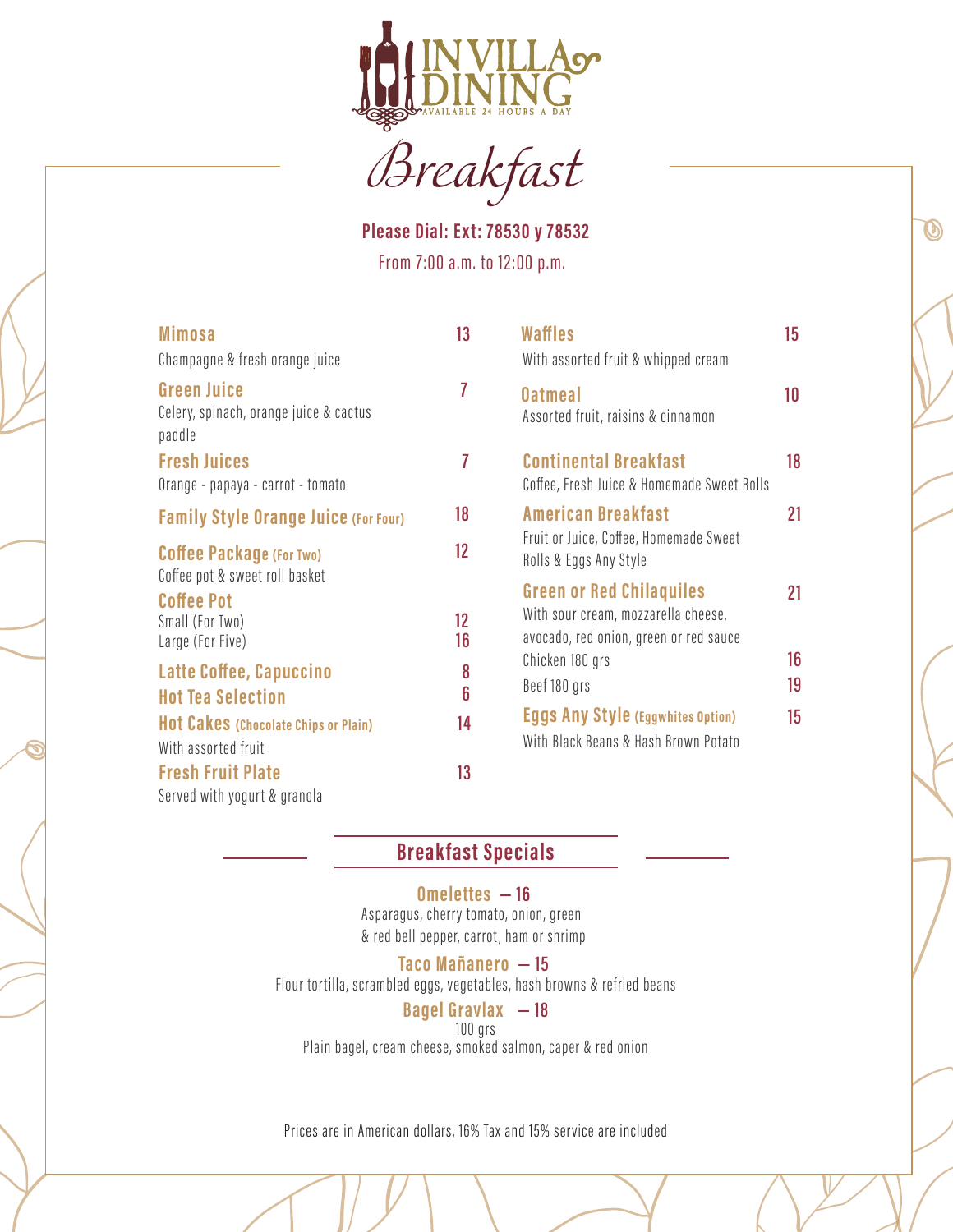

Lunch

**Please Dial: Ext: 78530 y 78532**

From 12:00 p.m. to 6:00 p.m.

| <b>Appetizers</b>                                                        |    | <b>Soups &amp; Salads</b>                                                |    |
|--------------------------------------------------------------------------|----|--------------------------------------------------------------------------|----|
| Guacamole<br>Pico de gallo, tlayuda, corn chips, serrano chili, cilantro | 16 | <b>Caesar Salad</b>                                                      |    |
|                                                                          |    | Caesar dressing, croutons & parmesan cheese, tomate cherry               |    |
| Wings<br>Buffalo or BBQ sauce, crudites, ranch dressing                  | 19 | Gorgonzola & Pearl Salad<br>Blue cheese, candied nuts, apple vinaigrette | 14 |
| <b>Corn Empanada</b>                                                     | 12 | <b>Tortilla Soup</b>                                                     | 15 |
| Manchego & parmesan cheese, aji amarillo, cilantro chimichurri           |    | Tortilla fried strips, avocado, cheese & sour cream                      |    |

|  | <b>Main Entrées</b> |  |
|--|---------------------|--|
|  |                     |  |

| <b>Club Sandwich</b><br>Turkey breast, ham, bacon, cheese, lettuce & tomato                     | 16 |
|-------------------------------------------------------------------------------------------------|----|
| *Old School Burger<br>Lettuce, tomatoe, red onion, cheddar cheese, bacon, mayo                  | 18 |
| Chicken Quesadilla<br>Guacamole sauce, pico de gallo, mozzarella cheese, chicken breast         | 16 |
| <b>Tacos de Alambre de Carne</b><br>Flour tortillas, refried beans, Mexican rice, charro beans, | 18 |
| pickled onion, pico de gallo                                                                    |    |
| <b>Shrimp Alambre Tacos</b>                                                                     | 18 |

| <b>Pepperoni Pizza</b><br>Tomatoe sauce, pepperoni, mozzarella cheese           | ١ĥ |
|---------------------------------------------------------------------------------|----|
| <b>Margarita Pizza</b><br>Basil, mozzarella cheese, tomatoe, goat cheese        | 16 |
| <b>Chipotle Margarita Pasta</b><br>Fresh mozzarella, basil oil, parmesan cheese | 18 |
| <b>Veracruz-Style Fish</b><br>Mexican rice, beans, tomato & pepper sauce, lemon | 22 |

 $\boldsymbol{\varnothing}$ 

Flour tortillas, refried beans, Mexican rice, charro beans, pickled onion, pico de gallo

#### **Desserts**

| Key lime pay          | 9 |
|-----------------------|---|
| <b>Cheese cake</b>    | 9 |
| <b>Chocolate cake</b> | q |
| Three milk cake       | q |

Prices are in American dollars, 16% Tax and 15% service are included **\***In compliance with Mexican regulations regarding raw ingredients, these menu selections are served at the customer´s desire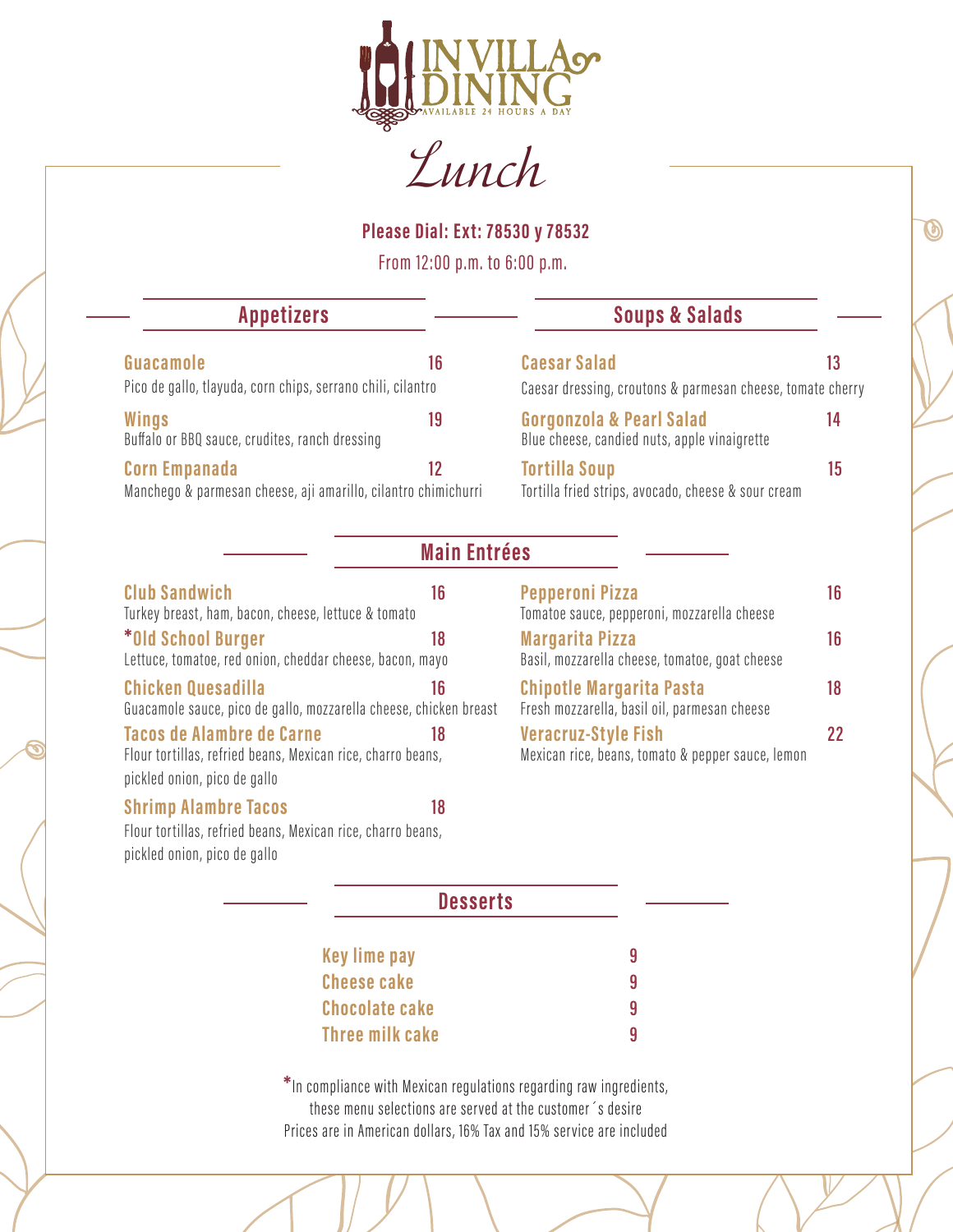

Dinner

**Please Dial: Ext: 78530 y 78532**

From 6:00 p.m. to 10:00 p.m.

| <b>Appetizers</b> | <b>Soups &amp; Salads</b> |
|-------------------|---------------------------|
|-------------------|---------------------------|

| <b>Hummus &amp; Pita Bread</b>                                                         | 15 |
|----------------------------------------------------------------------------------------|----|
| Sesame seeds, olive oil, chili powder                                                  |    |
| Guacamole                                                                              | 16 |
| Pico de gallo, tlayuda, corn chips, serrano chili, cilantro                            |    |
| <b>Peruvian Ceviche</b><br>Catch of the day, sweet potato, crispy corn, leche de tigre | 18 |
| <b>Wings 1lb</b><br>Buffalo or BBQ sauce, crudites, ranch dressing                     | 19 |
| <b>Corn Empanada</b><br>Manchego & parmesan cheese, aji amarillo, cilantro chimichurri | 12 |
| <b>Nachos</b>                                                                          | 13 |

|  | Cheddar cheese, refried beans, guacamole sauce, sour cream |  |  |  |  |  |  |
|--|------------------------------------------------------------|--|--|--|--|--|--|
|--|------------------------------------------------------------|--|--|--|--|--|--|

| <b>Caesar Salad</b><br>Caesar dressing, croutons & parmesan cheese, tomate cherry | 13 |
|-----------------------------------------------------------------------------------|----|
| Gorgonzola & Pearl Salad<br>Blue cheese, candied nuts, apple vinaigrette          | 14 |
| <b>Tortilla Soup</b><br>Tortilla Fried Strips, Avocado, Cheese & Sour Cream       | 15 |
| <b>Smoked Corn Soup</b><br>Charred tortilla oil, zucchini, cilantro               | 15 |
| <b>Club Sandwich</b><br>Turkey breast, ham, bacon, cheese, lettuce, tomato        | 16 |

 $\bm{\varnothing}$ 

### **Main Entrées**

| *Old School Burger<br>Lettuce, tomatoe, red onion, cheddar cheese, bacon, mayo                                                  | 18 |
|---------------------------------------------------------------------------------------------------------------------------------|----|
| Chicken Quesadilla<br>Guacamole sauce, pico de gallo, mozzarella cheese, chicken breast                                         | 16 |
| <b>Tacos de Alambre de Carne</b><br>Flour tortillas, refried beans, Mexican rice, charro beans,<br>pickled onion, pico de gallo | 18 |
| <b>Shrimp Alambre Tacos</b><br>Flour tortillas, refried beans, Mexican rice, charro beans,<br>pickled onion, pico de gallo      | 18 |

| Basil, mozzarella cheese, tomatoe, goat cheese                                          |    |
|-----------------------------------------------------------------------------------------|----|
| <b>Pasta &amp; Salmon</b><br>Bacon morita jam, entomatada sauce, grilled shishitos,     | 34 |
| zucchini                                                                                |    |
| <b>Cusco Cornish Hen</b><br>Peruvian criole sauce, spice broccolini, huancaina potatoes | 36 |
| <b>Chipotle Margarita Pasta</b><br>Fresh mozzarella, basil oil, parmesan cheese         | 18 |

**Pepperoni Pizza 16**

**Margarita Pizza 16**

Tomatoe sauce, pepperoni, mozzarella cheese

#### **Veracruz-Style Fish** 22

Mexican rice, beans, tomato & pepper sauce, lemon

|                     | <b>Desserts</b>       |  |
|---------------------|-----------------------|--|
| <b>Key lime pay</b> | <b>Chocolate cake</b> |  |
| <b>Cheese cake</b>  | Three milk cake 9     |  |

Prices are in American dollars, 16% Tax and 15% service are included **\***In compliance with Mexican regulations regarding raw ingredients, these menu selections are served at the customer´s desire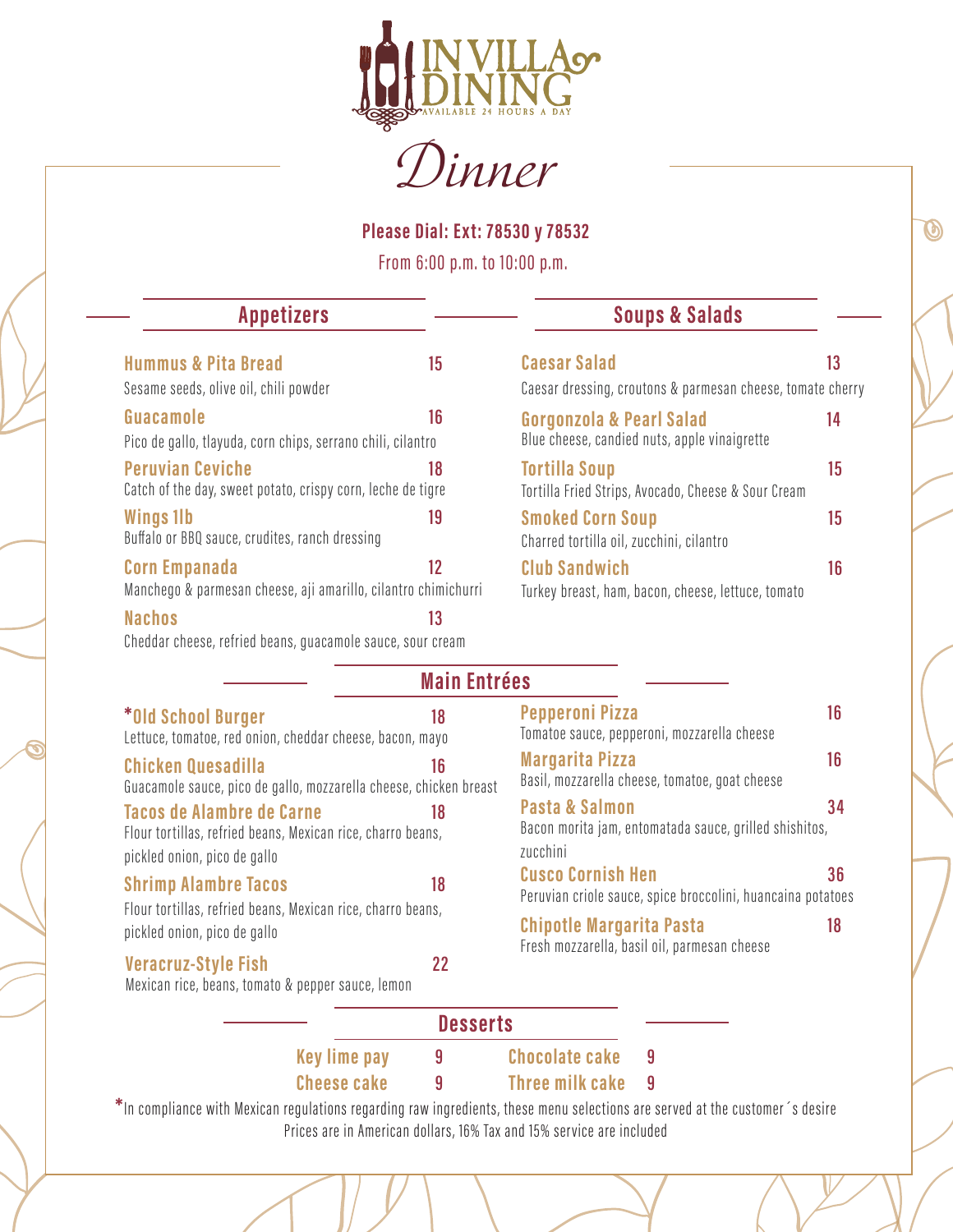

# Wine Bottle Selection

**Please Dial: Ext: 78530 y 78532**

**Champagne - Sparkling Wine 750ml**

| <b>Prosecco</b> Scarpetta, Treviso, Italy              | 74  |
|--------------------------------------------------------|-----|
| <b>Spumante Moscato Pinelli, Italy N.V.</b>            | 51  |
| <b>Champagne</b> Veuve Clicquot Brut yellow label N.V. | 192 |
| <b>Champagne</b> Moet&Chandon Brut Imperial N.V.       | 192 |

# **White Wine 750ml Red Wine 750ml**

| <b>Pinot Grigio</b><br>Scarpetta, Friuli-Venezia Julia, 2020                                               | 70  |
|------------------------------------------------------------------------------------------------------------|-----|
| <b>Sauvignon Blanc</b><br>Sierra Blanca, Valle de Guadalupe, México 2020                                   | 40  |
| <b>Sauvignon Blanc</b><br>Viña Kristel, Valle de Guadalupe, México 2021                                    | 68  |
| <b>Sauvignon Blanc</b><br>"R" by Raymond, 2019                                                             | 78  |
| Viognier                                                                                                   | 46  |
| Don Luis Cetto, Valle de Guadalupe, México 2019<br>Chardonnay<br>Casa Madero, Valle de Parras, México 2021 | 49  |
| Chardonnay                                                                                                 | 51  |
| Stone Valley, California, USA 2018<br>Chardonnay<br>Decoy by Duckhorn, Sonoma County, 2019                 | 112 |
| Chardonnay<br>Textbook, Napa Valley, USA 2018                                                              | 136 |

 $\bm{\varnothing}$ 

| Cherry Pie, Napa-Monterey-Sta-Barbara Cal. 2018<br><b>Pinot Noir</b><br>Carmen Reserva Premier, Casablanca, Chile 2020<br><b>Merlot</b> | 59<br>65 |
|-----------------------------------------------------------------------------------------------------------------------------------------|----------|
|                                                                                                                                         |          |
| Casa Madero, Valle de Parras, México 2020                                                                                               |          |
| <b>Malbec</b><br>78                                                                                                                     |          |
| Norton Reserva, Lujan de Cuyo, Argentina 2019<br><b>Zinfandel</b>                                                                       | 94       |
| Pedroncelli Mother clone, Dry Creek valley, USA 2019<br><b>Shiraz</b>                                                                   | 65       |
| Casa Madero, Valle de Parras, México 2020                                                                                               |          |
| <b>Cabernet Suavignon</b><br>Carmen Clasico, Maipo, Chile 2018                                                                          | 43       |
| <b>Cabernet Suavignon</b><br>70<br>Anxellin, Valle de Encinillas, México 2019                                                           |          |
| <b>Cabernet Suavignon</b><br>51<br>Stone Valley, California, USA 2018                                                                   |          |

Prices are in American dollars, 16% Tax and 15% service are included